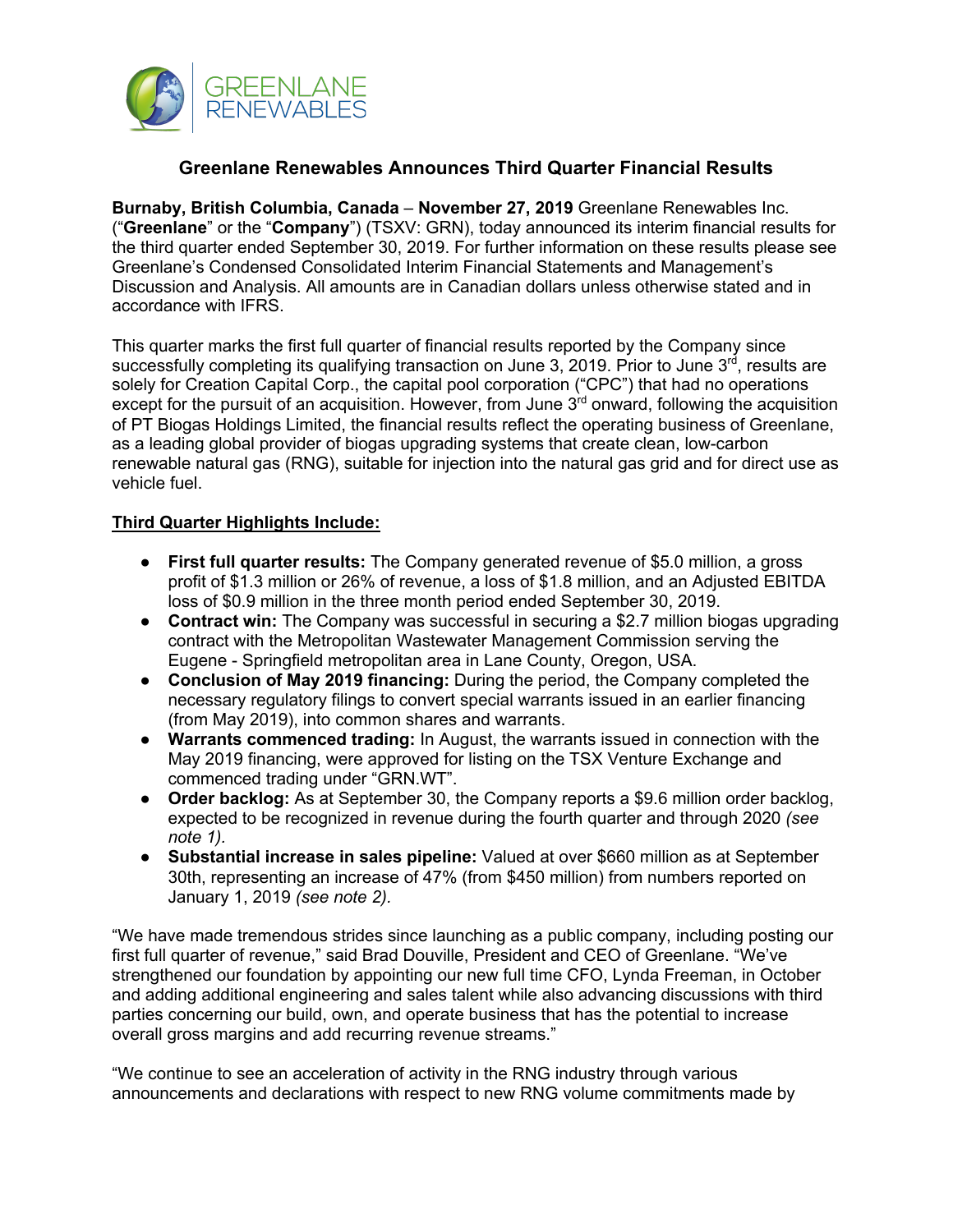major gas utilities, developments related to easing access to gas distribution networks and new project development activity. This is encouraging for us as evidence that the RNG market is positioning for rapid growth from what is still a low base. We've had some great opportunities move from our 2019 expectations into the 2020 pipeline and, accordingly, look forward to an exciting 2020. We will continue to update the public on our pipeline of opportunities when possible."

As a reminder, the Company's revenues are largely derived from a relatively small number of large biogas upgrader orders accounted for on a stage of completion basis over typically a nine to eighteen month period. Timing of new contract awards varies due to customer-related factors such as finalizing technical specifications and securing project funding, permits and RNG offtake and feedstock agreements. Some projects have pause periods to allow customers to complete concurrent activities such as site infrastructure work. As a result, the Company's revenue varies from month to month and quarter to quarter.

### **Revenue Outlook**

As stated in the Q2 2019 financial news release of August 29, 2019, the Company is only reporting revenue from June 3, 2019 marking the closing of the CPC acquisition transaction. For comparative purposes, equivalent revenue for the period from January  $1<sup>st</sup>$  to June 2, 2019 was \$2.0 million (based on internal estimates). With some schedule changes for certain contracts moving into 2020, total comparative annual revenue for 2019 is expected to be between \$11 million and \$12 million assuming the CPC acquisition transaction occurred January 1, 2019.

### **The Market Outlook**

Management believes that the industry is at an inflection point. According to the Global Biogas Upgrading Market Outlook, biogas upgrading sales are forecasted to grow at a minimum 30% CAGR over the next 5 years in North America and Europe. Internal estimates based on various market statistics and industry publications suggest that reaching 5% renewable natural gas (RNG) content to the North American gas distribution network alone would be approximately US\$18 billion in biogas upgrading equipment sales.

On a global scale, governments at all levels either have introduced or are looking to introduce legislation, which has a direct positive impact on the renewable natural gas industry. For instance, the U.S. House of Representatives introduced draft legislation for the GREEN Act, which will expand and create new renewable energy tax incentives.

# **NON-IFRS FINANCIAL MEASURES**

Management evaluates the Company's performance using a variety of measures, including "operating profit" and "Adjusted EBITDA". The non-IFRS measures should not be considered as an alternative to or more meaningful than revenue or net loss. These measures do not have a standardized meaning prescribed by IFRS and therefore they may not be comparable to similarly titled measures presented by other publicly traded companies and should not be construed as an alternative to other financial measures determined in accordance with IFRS. The Company believes these non-GAAP financial measures provide useful information to both management and investors in measuring the financial performance and financial condition of the Company. Management uses these and other non-IFRS financial measures to exclude the impact of certain expenses and income that must be recognized under IFRS when analyzing consolidated underlying operating performance, as the excluded items are not necessarily reflective of the Company's underlying operating performance and make comparisons of underlying financial performance between periods difficult. From time to time, the Company may exclude additional items if it believes doing so would result in a more effective analysis of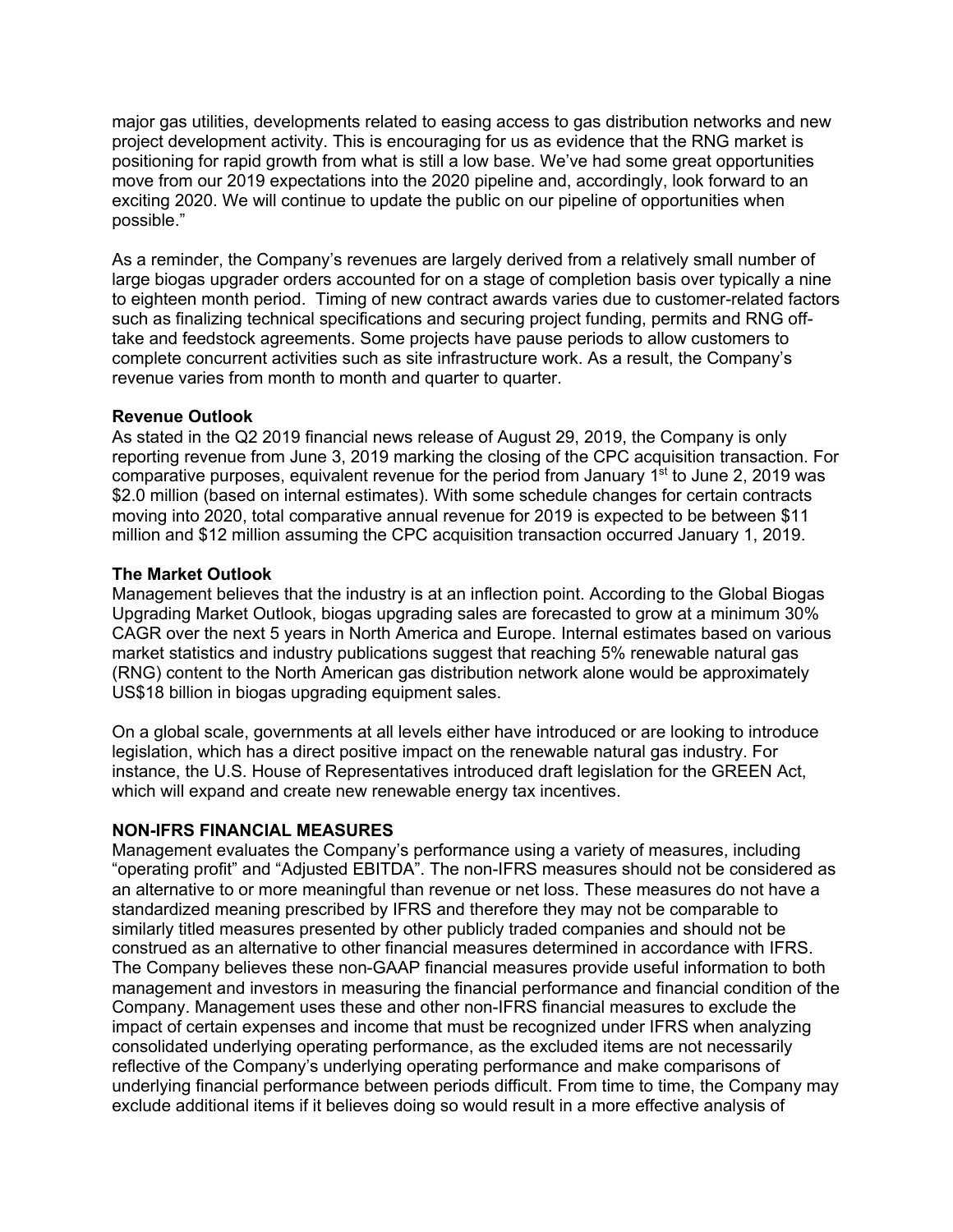underlying operating performance. The exclusion of certain items does not imply that they are non-recurring.

Note 1 - Order backlog refers to the balance of unrecognized revenue from contracted projects, where such revenue is recognized over time as completion of the projects progress. Note 2 - Sales pipeline is defined as qualified prospective projects that could convert into orders within approximately 24 months. Not all of these potential projects will proceed or proceed within the expected timeframe and not all of the projects that do proceed will be awarded to Greenlane. Nevertheless, over time, this number gives a reasonable metric of changes in market activity and anticipated growth of the industry.

All filings related to the third quarter ended September 30, 2019 are available on SEDAR at www.sedar.com.

#### **About Greenlane Renewables**

Greenlane is cleaning up the two largest and most difficult-to-decarbonize sectors of the global energy system: the natural gas grid and the transportation sector. As a leading global provider of biogas upgrading systems, Greenlane's solutions create clean, low-carbon renewable natural gas (RNG), suitable for injection into the natural gas grid and for direct use as vehicle fuel. Our systems, marketed and sold under the Greenlane Biogas™ brand, remove impurities and separate carbon dioxide from biomethane in the raw biogas created from organic waste at landfills, wastewater treatment plants, farms and food waste facilities. With multiple core technologies, more than 100 installations in 18 countries and counting, and 30+ years' experience, Greenlane finds the right solution, whatever the specific project requirements. Whether we're working with waste producers, gas utilities, or project developers, we're doing more with biogas, helping to turn a low-value product into a high-value low-carbon renewable resource. For further information, please visit www.greelanerenewables.com.

#### **For more information please contact:**

Incite Capital Markets Eric Negraeff / Darren Seed Greenlane Renewables Inc. Brad Douville, President & CEO, Ph: 604.493.2004 Email: IR@greenlanerenewables.com

FORWARD-LOOKING INFORMATION – This news release contains "forward-looking information" within the meaning of applicable securities laws. All statements contained herein that are not historical in nature contain forward-looking information. Forward-looking information can be identified by words or phrases such as "may", "expect", "likely", "should", "would", "plan", "anticipate", "intend", "potential", "proposed", "estimate", "believe" or the negative of these terms, or other similar words, expressions and grammatical variations thereof, or statements that certain events or conditions "may" or "will" happen. The forward-looking information contained in this press release, includes, but is not limited to, the increase in overall gross margins and the addition of recurring revenue streams (and the potential of such), the positioning the RNG market for rapid growth, the pipeline and pipeline opportunities, the total revenue expected for 2019, the biogas upgrading sales forecast, the estimates on RNG content of the North American gas distribution network, and the introduction of legislation that has a direct positive impact on the RNG industry. The forward-looking information contained herein is made as of the date of this press release and is based on assumptions management believed to be reasonable at the time such statements were made, including management's perceptions of future growth, results of operations, operational matters, historical trends, current conditions and expected future developments, as well as other considerations that are believed to be appropriate in the circumstances. While we consider these assumptions to be reasonable based on information currently available to management, there is no assurance that such expectations will prove to be correct. By their nature, forward-looking information is subject to inherent risks and uncertainties that may be general or specific and which give rise to the possibility that expectations,